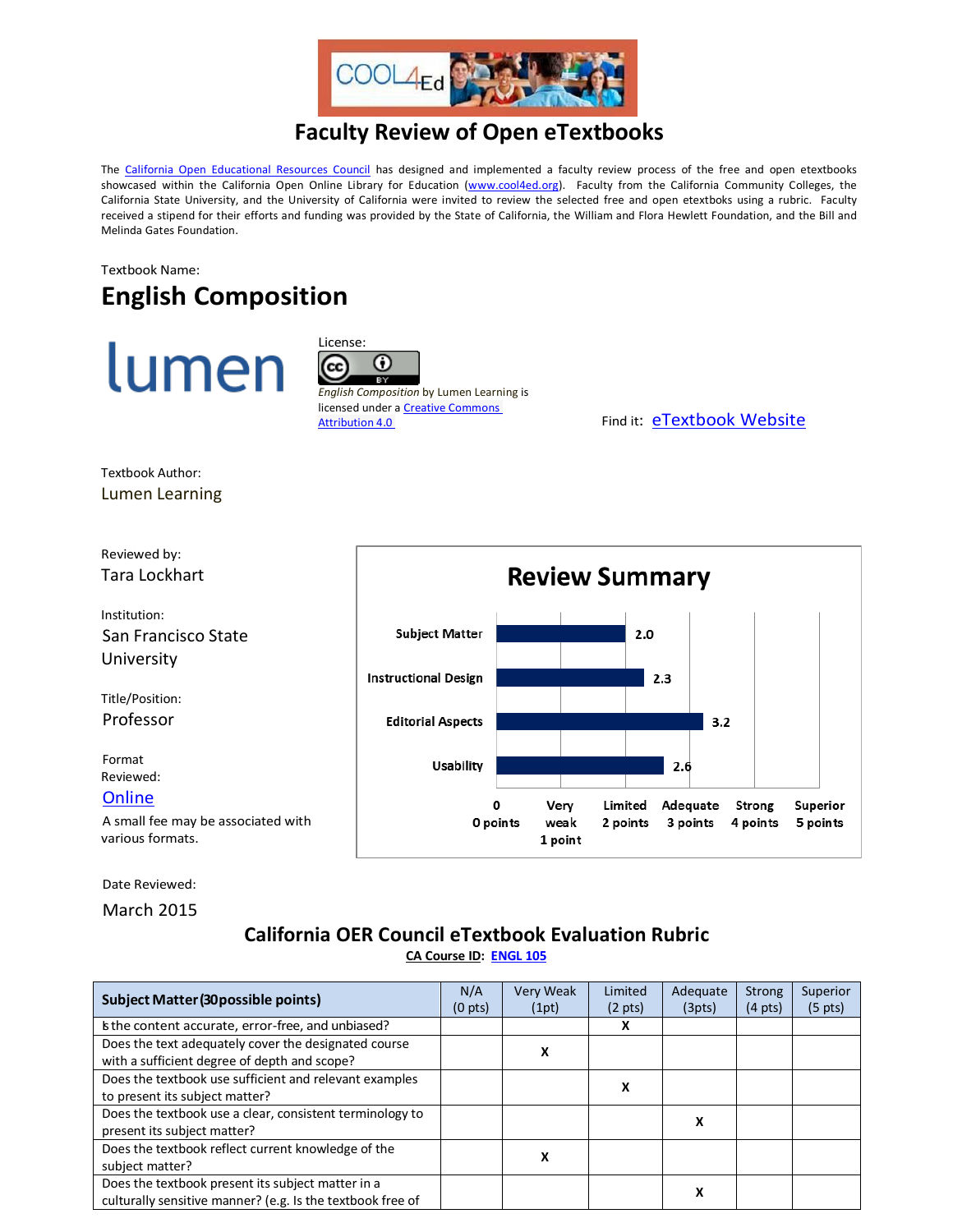| offensive and insensitive examples? Does it include |  |  |  |
|-----------------------------------------------------|--|--|--|
| examples that are inclusive of a variety of races,  |  |  |  |
| ethnicities, and backgrounds?)                      |  |  |  |

Total Points: 12 out of 30

Please provide comments on any aspect of the subject matter of this textbook:

• Uses a basic modes approach instead of a genre-based or rhetorical approach; in this way, oversimplifies writing situations, minimizes diverse purposes for writing, and offers generalized advice about writing ("grab your reader," "use appropriate tone and style"). Argument module is underdeveloped; no information presented directly on critical thinking. Tone is perhaps too personal, over-reaching in ways that teachers may be uncomfortable with, or have trouble meshing with their own practices. For example, sentences like this, in addition to not providing enough reasoning/context for why this rule may pertain, seem to overstep the bounds of a textbook, in my opinion: " In fact, if I see any outside research in your personal essays, that will hurt your grade."

| Instructional Design (35 possible points)                   | N/A<br>(0 <sub>pts</sub> ) | Very Weak<br>(1pt) | Limited<br>$(2 \text{ pts})$ | Adequate<br>(3pts) | <b>Strong</b><br>$(4 \text{ pts})$ | Superior<br>$(5 \text{ pts})$ |
|-------------------------------------------------------------|----------------------------|--------------------|------------------------------|--------------------|------------------------------------|-------------------------------|
| Does the textbook present its subject materials at          |                            |                    | X                            |                    |                                    |                               |
| appropriate reading levels for undergrad use?               |                            |                    |                              |                    |                                    |                               |
| Does the textbook reflect a consideration of different      |                            |                    | х                            |                    |                                    |                               |
| learning styles? (e.g. visual, textual?)                    |                            |                    |                              |                    |                                    |                               |
| Does the textbook present explicit learning outcomes        |                            |                    |                              | x                  |                                    |                               |
| aligned with the course and curriculum?                     |                            |                    |                              |                    |                                    |                               |
| Is a coherent organization of the textbook evident to the   |                            |                    |                              | X                  |                                    |                               |
| reader/student?                                             |                            |                    |                              |                    |                                    |                               |
| Does the textbook reflect best practices in the instruction |                            |                    | X                            |                    |                                    |                               |
| of the designated course?                                   |                            |                    |                              |                    |                                    |                               |
| Does the textbook contain sufficient effective ancillary    |                            |                    |                              |                    |                                    |                               |
| materials? (e.g. test banks, individual and/or group        |                            |                    |                              | x                  |                                    |                               |
| activities or exercises, pedagogical apparatus, etc.)       |                            |                    |                              |                    |                                    |                               |
| Is the textbook searchable?                                 |                            | x                  |                              |                    |                                    |                               |

Total Points: 16 out of 35

Please provide comments on any aspect of the instructional design of this textbook:

Rubrics, as well as grammar and other exercises, appear throughout the text, although I did not find them particularly useful. The emphasis seems to be on embedding the structural aspects of the course instead of content. Text is searchable only on a given page. Feels more appropriate for a high school class than college-level, argumentative writing courses.

| Editorial Aspects (25 possible points)                                                                                                                                                                                  | N/A<br>(0 <sub>pts</sub> ) | <b>Very Weak</b><br>(1pt) | Limited<br>$(2 \text{ pts})$ | Adequate<br>(3pts) | Strong<br>$(4 \text{ pts})$ | Superior<br>$(5 \text{ pts})$ |
|-------------------------------------------------------------------------------------------------------------------------------------------------------------------------------------------------------------------------|----------------------------|---------------------------|------------------------------|--------------------|-----------------------------|-------------------------------|
| Is the language of the textbook free of grammatical,<br>spelling, usage, and typographical errors?                                                                                                                      |                            |                           |                              |                    | x                           |                               |
| Is the textbook written in a clear, engaging style?                                                                                                                                                                     |                            |                           |                              | x                  |                             |                               |
| Does the textbook adhere to effective principles of<br>design? (e.g. are pages latid0out and organized to be<br>clear and visually engaging and effective? Are colors,<br>font, and typography consistent and unified?) |                            |                           |                              | х                  |                             |                               |
| Does the textbook include conventional editorial<br>features? (e.g. a table of contents, glossary, citations and<br>further references)                                                                                 |                            |                           |                              |                    | x                           |                               |
| How effective are multimedia elements of the textbook?<br>(e.g. graphics, animations, audio)                                                                                                                            |                            |                           | х                            |                    |                             |                               |

Total Points: 16 out of 25

Please provide comments on any editorial aspect of this textbook.

• Some multimedia elements are more effective than other (e.g., helpful webpage on writing processes, inappropriate (topic, length) interview with Ann Lamott, promotional video for a netiquette site that doesn't exist). Other elements are not up to date (e.g. "commonly occurring grammar mistakes" does not link to page). Navigation is basic – main TOC with hyperlinks and next/previous page arrows.